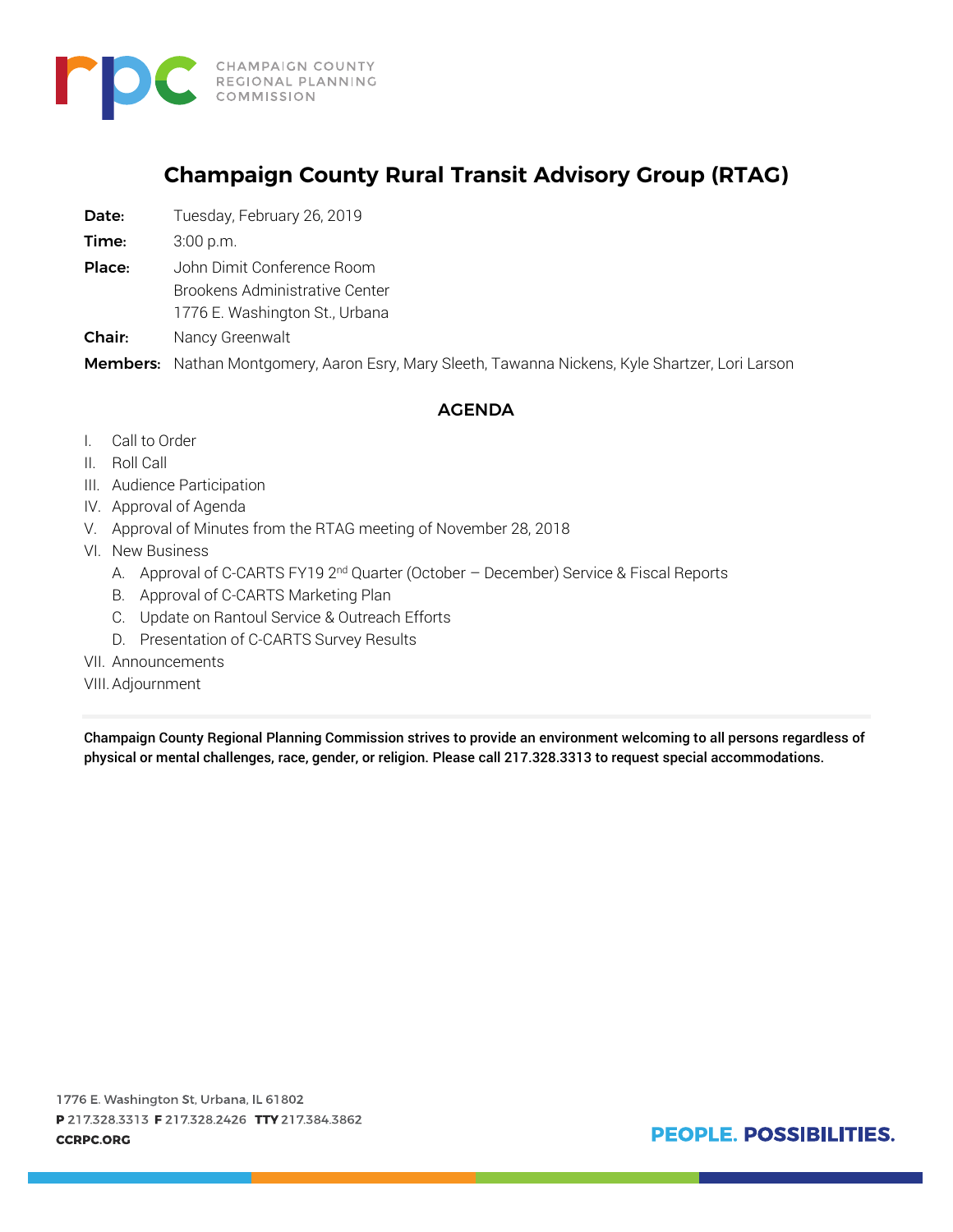

# **Champaign County Rural Transit Advisory Group (RTAG)**

| Date:                   | Wednesday, November 28, 2018                              |
|-------------------------|-----------------------------------------------------------|
| Time:                   | $3:00$ p.m.                                               |
| Place:                  | John Dimit Conference Room                                |
|                         | Brookens Administrative Center                            |
|                         | 1776 E. Washington St., Urbana                            |
| <b>Members Present:</b> | Nancy Greenwalt, Mary Sleeth, Aaron Esry, Tawanna Nickens |
| <b>Members Absent:</b>  | Nathan Montgomery, Kyle Shartzer                          |
| <b>Staff Present:</b>   | Kristen Gisondi, Debbie Peterik                           |
| <b>Others Present:</b>  | Drew Bargmann                                             |

# MEETING MINUTES

Subject to Approval

- I. Call to Order Ms. Greenwalt called the meeting to order at 3:05 p.m.
- II. Roll Call the roll was taken by Ms. Peterik and a quorum was declared present.
- III. Audience Participation None
- IV. Approval of Agenda

Mr. Esry made a motion to approve the agenda. Ms. Sleeth seconded, and the motion carried unanimously.

V. Approval of Minutes

Ms. Sleeth made a motion to approve the RTAG Minutes from the August 8, 2018 meeting. Ms. Nickens seconded, and the motion carried unanimously.

- VI. New Business
	- A. Approval of C-CARTS FY19 1<sup>st</sup> Quarter (July October) Service & Fiscal Reports
		- Ms. Gisondi provided the following highlights of the reports:
		- Employment was the main trip type this quarter.
		- Senior trips now represent 50 percent of the demand-response service.
		- The higher denial number was the result of one or two people.
		- There was a decrease in miles and hours which demonstrates a higher efficiency for trips per mile and trips per hour.
		- 305 denied trips were reported which is nine percent of the requested trips. Most of the denials were due to the time not being available, requested ride not in the service area and weekend requests.
		- There are new funding amounts because C-CARTS is in fiscal year 2019. Both federal and state grant agreements were just received. Ms. Gisondi presented the funding revenues which included a total revenue of \$37,823. Ms. Greenwalt asked where the revenue came from. Ms. Gisondi confirmed that the revenue came from the riders and the service in Rantoul.

Ms. Sleeth made a motion to approve the C-CARTS FY19 1<sup>st</sup> Quarter Service & Fiscal Reports. Ms. Nickens seconded, and the motion carried unanimously.

1776 E. Washington St, Urbana, IL 61802 P 217.328.3313 F 217.328.2426 TTY 217.384.3862 **CCRPC.ORG** 

**PEOPLE, POSSIBILITIES.**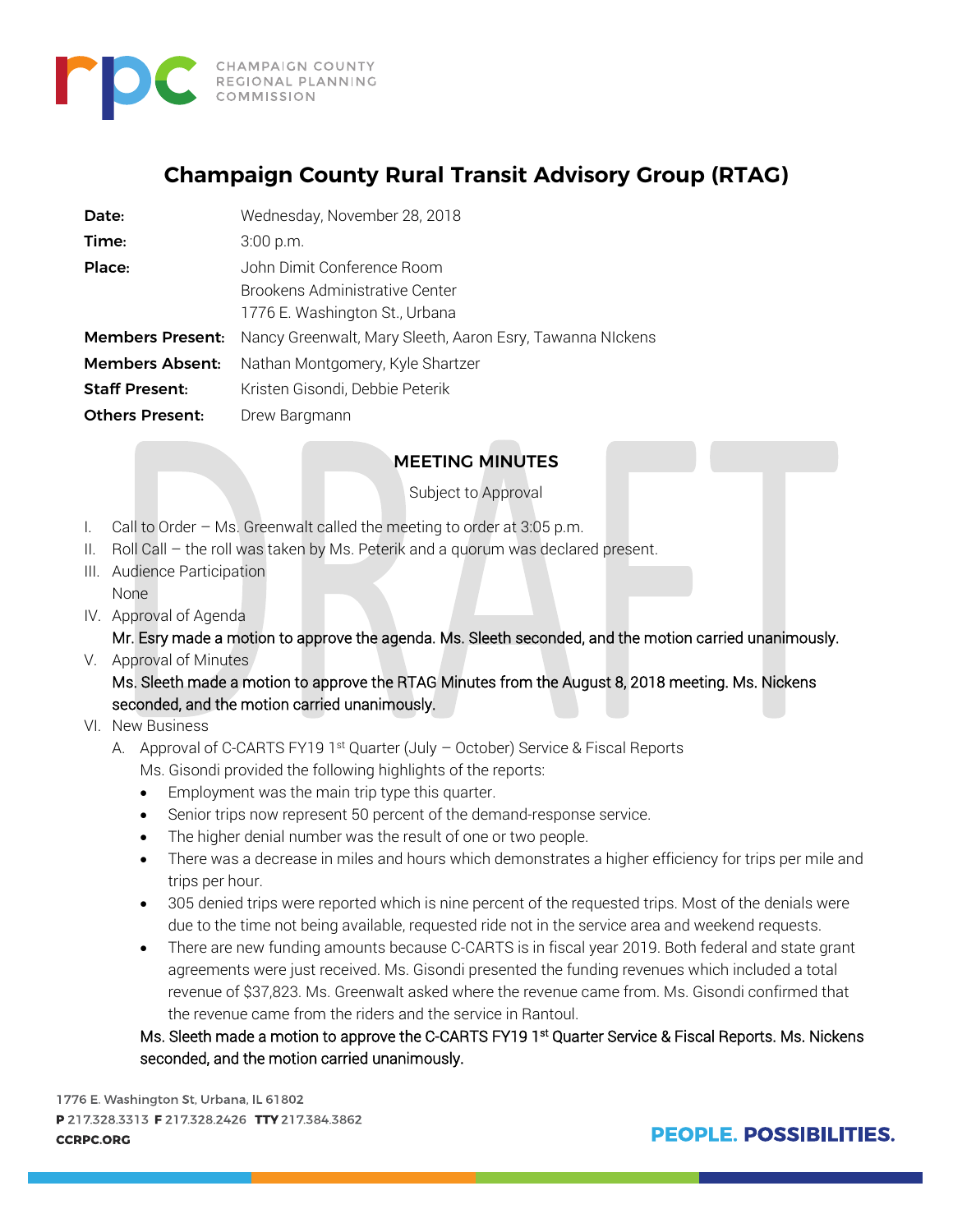

B. Approval of C-CARTS FY18 Annual Report

Ms. Gisondi provided the following highlights of the report:

- The annual report shows a large increase in total trips.
- There is an increase in the average and trips per mile and hours.
- There was a 20 percent increase in ridership in FY18 as compared to FY17.
- The main trip type was Medical with Employment a close second.
- 11 percent of trips used lifts.
- 44 percent of demand-response trips are adults 60 and over.
- Demand-response trips make up 46 percent of all trips.
- There were 586 denials in FY18 versus 1,055 in FY17.
- Total registered riders in FY18 were 2,782 versus 2,558 in FY17.
- Ms. Gisondi presented the expended funds from State and Federal. The Federal grant is usually expended in two quarters, but the State grant (DOAP) funds are used throughout the whole year.
- There are currently 12 vehicles. Two medium-duty vans are expected to be delivered in the spring or summer of 2019. Due to high mileage and repair costs, one minivan will be disposed of.

#### Mr. Esry made a motion to approve the C-CARTS FY18 Annual Report. Ms. Sleeth seconded, and the motion carried unanimously.

C. Approval of Updated Rantoul Agreement

The agreement was updated because the old one had expired. The contract increase was one percent beginning in November. CCRPC, MTD and the Village of Rantoul have approved the contract, and it is required that the RTAG committee approved the updated agreement.

## Ms. Sleeth made a motion to approve the Updated Rantoul Agreement. Ms. Nickens seconded, and the motion carried unanimously.

- D. Update on State Capital Grant Procurement (Grant No. CAP-14-1060-ILL, Contract No. 4490) Ms. Gisondi provided the following comments:
	- Reimbursement was received on October 1.
	- C-CARTS will be working on the fourth round of procurement getting quotes for lockers, workspaces, computers and monitors. The approximate requisition total will be under \$5,000.
	- The remaining amount of capital funds is \$53,763.17. 63 percent of the capital funds have been expended.
	- Mr. Bargmann commented on the ITS System that has been implemented with C-CARTS. The ITS System is a computer aided scheduling software program with a component for the dispatchers and schedulers, as well as the vehicles. There is a tablet on board the vehicles that the driver uses that shows the manifest for the day, provides turn-by-turn directions, records mileage, timestamps and transactions. Two benefits of the system is that it has a map that shows where the drivers are and the schedulers don't have to use the excel spreadsheets.
- E. Update on Rantoul Service and Outreach Efforts
	- Ridership continues to increase.
	- The new routes began on November 19<sup>th</sup>. The service changed from a circular route to three different routes. Ridership for November has already surpassed the numbers from last year.

1776 E. Washington St, Urbana, IL 61802 P 217.328.3313 F 217.328.2426 TTY 217.384.3862 **CCRPC.ORG** 

**PEOPLE, POSSIBILITIES.**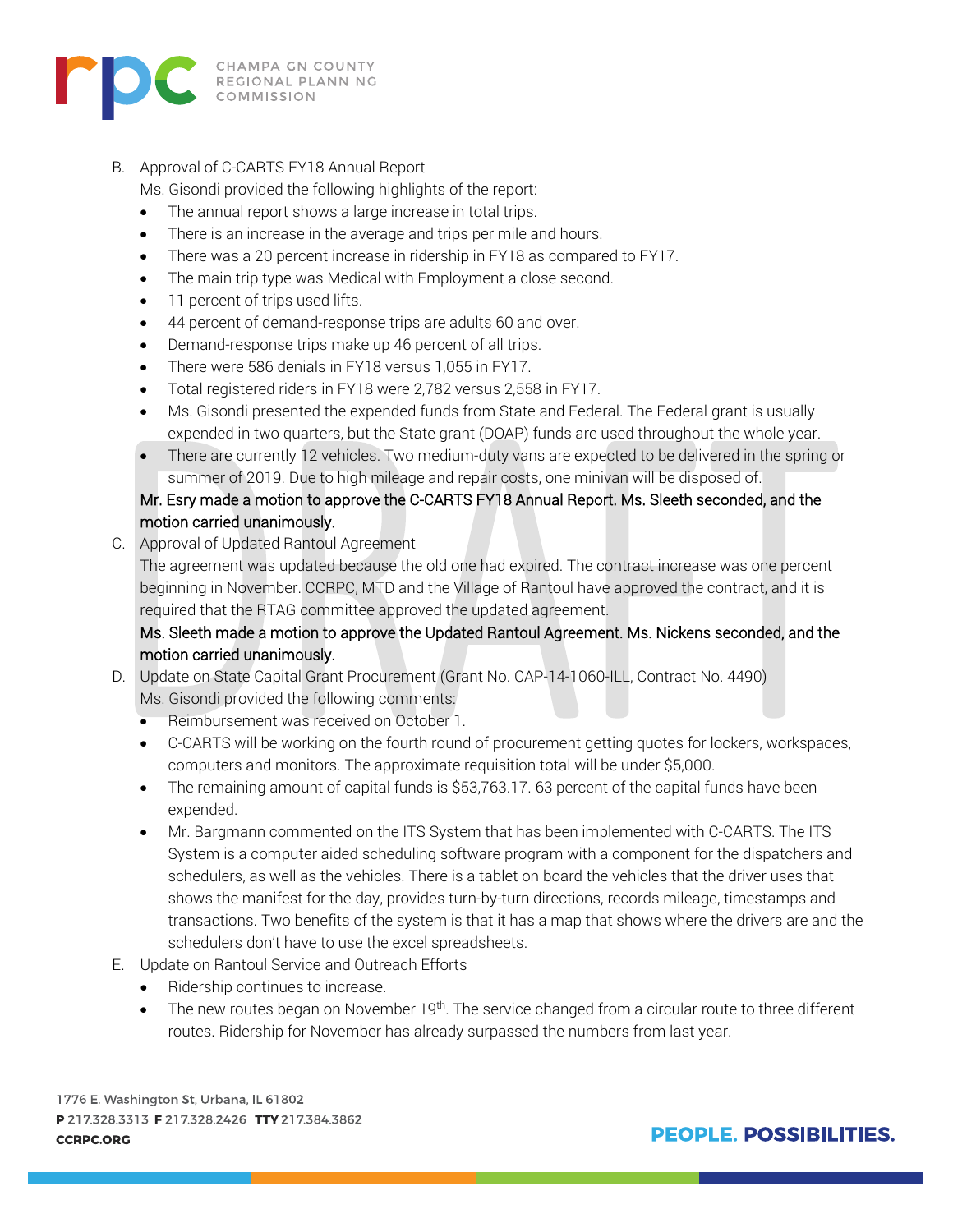

- Ms. Greenwalt asked how commuters are educated. Mr. Bargmann stated that letters and brochures were put on the vehicles to explain the new route service. In addition, the village promoted the new routes on their Facebook page.
- F. Presentation on Google Transit

Mr. Bargmann discussed the concept of Google Transit for the fixed-route service in Rantoul. The program is similar to Google Maps where the consumer types in where they would like to begin travel and where their travel is ending. The consumer will have the option to choose the time they would like to leave and/or when they would like to arrive. The program also shows what transit systems are available in their area.

- G. Approval of 2019 RTAG Meeting Schedule Ms. Gisondi presented the 2019 RTAG Meeting Schedule. Ms. Nickens made a motion to approve the 2019 RTAG Meeting Schedule. Ms. Sleeth seconded, and the motion carried unanimously.
- VII. Announcements
	- None
- VIII.Adjournment

Ms. Greenwalt adjourned the meeting at 3:29 p.m.

PEOPLE. POSSIBILITIES.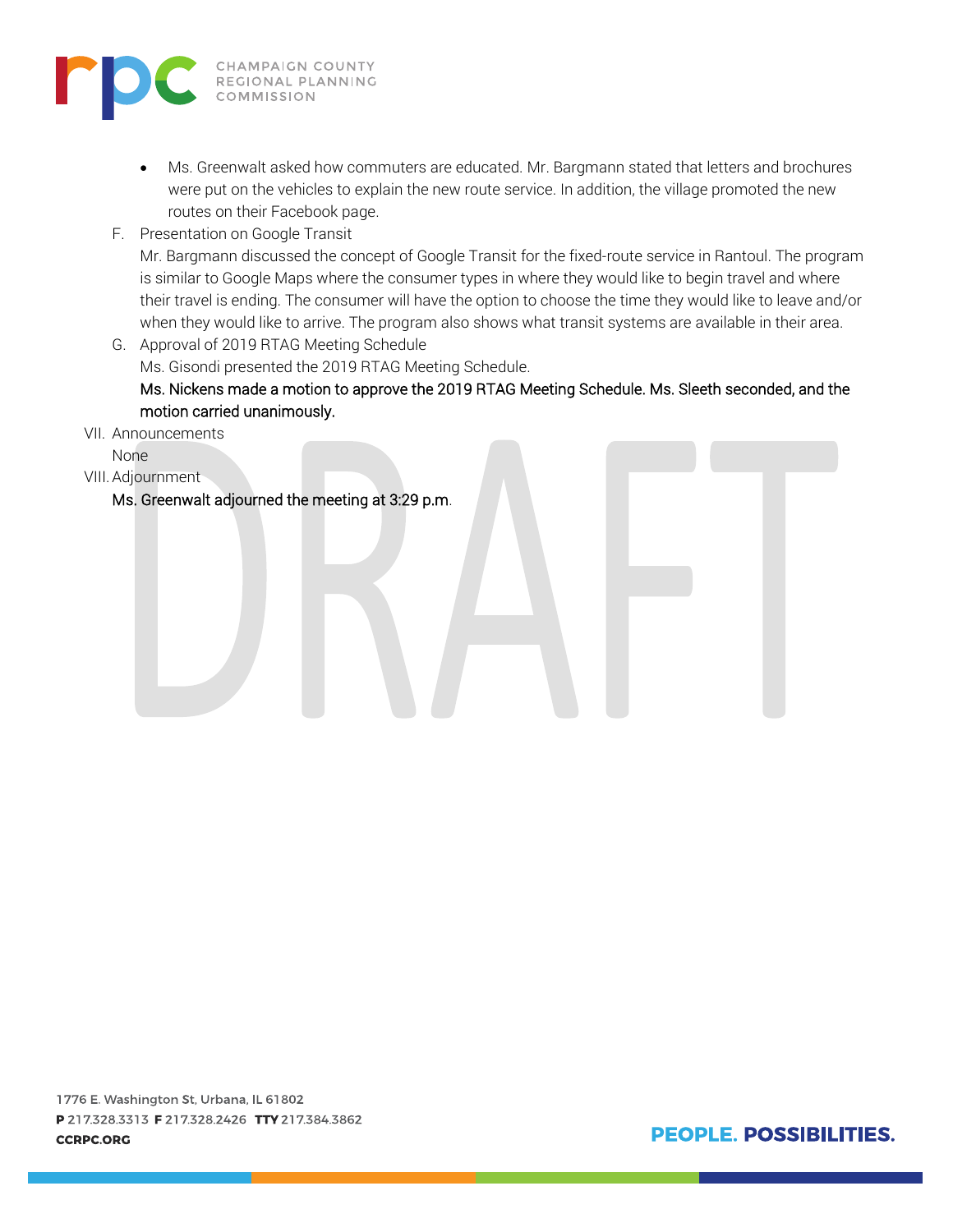# Champaign County Rural Transit Advisory Group (RTAG) Second Quarter FY19 Service Report

Grantee: Champaign County

Subcommittee & Oversight: Rural Transit Advisory Group (RTAG) & CCRPC

Operator: Champaign County Area Rural Transit System (C-CARTS) is operated by CUMTD

This table reflects rural public transit service provided within Champaign County for FY19 second quarter:

Trip Type indicates the purpose of each trip. Note: Trips to return home are classified by the trip's purpose preceding it. For example, if a rider goes to a doctor, then to a grocery store before returning home, the first trip would be medical and the return trip would be shopping.

Trips are one-way rides, counted each time an individual rider enters and exits a vehicle.

Days are the number of business days (normally M-F, except on Federal holidays and closures due to inclement weather) operated during the month.

Daily Average is the total trips divided by total number of operating days.

Denials are counted when a rider requests a trip that cannot be accommodated.

\*These numbers do not include ridership of the fixed-route service, as trip type is not accounted for on that route.

## Demand-Response Ridership

| Month    | Medical   | Personal     | Shopping | Social     | Employment | Education    | Misc. | <b>Total Trips</b>      | Days     | Daily Ava. | Lift | $60 -$ | Jenials |
|----------|-----------|--------------|----------|------------|------------|--------------|-------|-------------------------|----------|------------|------|--------|---------|
| October  | 355       | 29<br>$\sim$ | 43       | つらへ<br>∠∪∪ | 480        | $\cap$<br>◡∠ |       | ,389                    | 23       | οU         | ററ   | 558    | 108     |
| November | 285       | 88           | 90       | 205        | 462        | ∩.<br>∠      |       | $\overline{ }$<br>, I J | ∩ 1<br>∠ | 55         | 94   | 648    | 70      |
| December | ヘラフ<br>27 | $- -$        | 00       | 74         | 394        |              |       | ,028                    | 20       | ັ          | 57   | 522    |         |
| Total    | o 1 7     | 292          | 333      | 629        | ,336       | ו ס          |       | 3,568                   | 64       | 56         | 450  | 756    | 255     |

#### System Operations

|          |             | <b>Vehicles Used</b>               | Operation                 |         |  |  |
|----------|-------------|------------------------------------|---------------------------|---------|--|--|
| Month    | 6-Passenger | 14-Passenger                       | Miles Driven Hours Driven |         |  |  |
| October  |             |                                    | 32,612                    | 544, ا  |  |  |
| November |             |                                    | 28,741                    | 1,340   |  |  |
| December |             |                                    | 24,925                    | 1,245.5 |  |  |
| Total    |             | Average of 8 Vehicles<br>Available | 86,278                    | 4,108.5 |  |  |



\*\*Note service numbers contained within the report can be reconciled as needed, which is common in rural transit systems.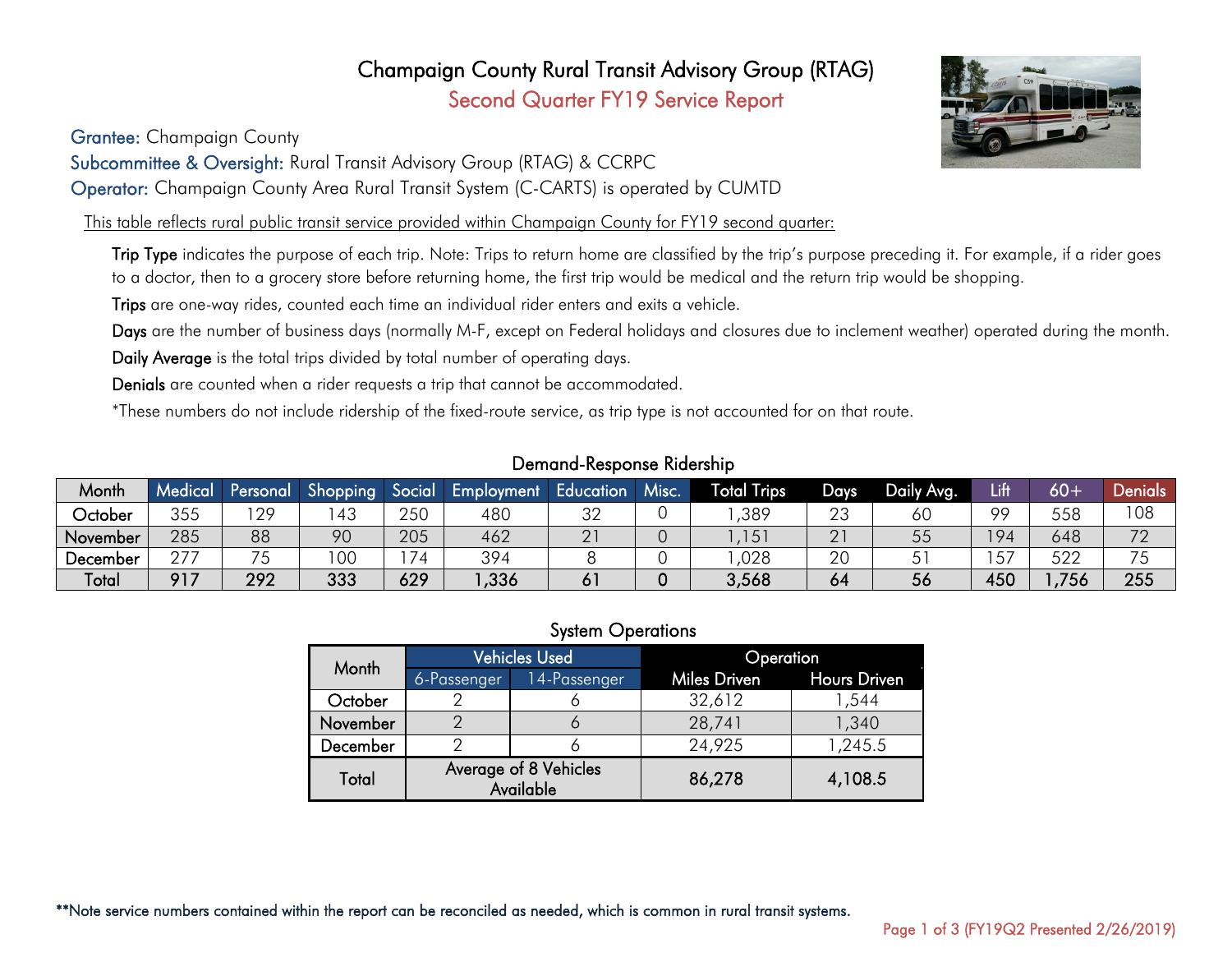The table reflects new registered riders in this quarter:

Rural Demand Response Zone (DRZs): Eligible transit service areas of Champaign County divided into quadrants.

|                                 |                          |                   |              | <b>New Riders</b> |           | Number                  | % Population    |  |
|---------------------------------|--------------------------|-------------------|--------------|-------------------|-----------|-------------------------|-----------------|--|
| <b>DRZs</b>                     | 2010                     | Community         |              |                   |           | Served                  | Served          |  |
|                                 | Census                   |                   | July         | August            | September | 2011-                   | (2010)          |  |
|                                 |                          |                   |              |                   |           | <b>FY19Q1</b>           | Census)         |  |
|                                 |                          | Dewey             |              |                   |           | 12                      |                 |  |
|                                 |                          | Fisher            |              | $\overline{2}$    |           | 26                      |                 |  |
|                                 |                          | Foosland*         |              |                   |           | $\overline{2}$          |                 |  |
| DRZ1                            | 22,171                   | Gifford           |              |                   |           | $\overline{21}$         | 8.53%           |  |
|                                 |                          | Ludlow            |              |                   |           | $\overline{28}$         |                 |  |
|                                 |                          | Penfield          |              |                   |           | 14                      |                 |  |
|                                 |                          | Rantoul           | 11           | 16                | 5         | 1,752                   |                 |  |
|                                 |                          | Thomasboro        |              | 1                 |           | 36                      |                 |  |
|                                 |                          | Allerton*         |              |                   |           | $\overline{2}$          |                 |  |
|                                 |                          | <b>Broadlands</b> |              |                   |           |                         |                 |  |
|                                 | 17,317                   | Homer             |              |                   |           | $\overline{21}$         | 0.62%           |  |
|                                 |                          | Longview*         |              |                   |           | 3                       |                 |  |
| DRZ2                            |                          | Ogden             |              |                   |           | $\overline{\mathbf{4}}$ |                 |  |
|                                 |                          | Philo             |              |                   |           | $\overline{9}$          |                 |  |
|                                 |                          | Royal*            |              |                   |           | $\overline{0}$          |                 |  |
|                                 |                          | Saint Joseph      |              |                   |           | 55                      |                 |  |
|                                 |                          | Sidney            |              |                   |           | 12                      |                 |  |
|                                 |                          | <b>Ivesdale</b>   |              |                   |           | 1                       |                 |  |
| DRZ3                            | 12,317                   | Pesotum           |              | 1                 |           | 8                       | 0.55%           |  |
|                                 |                          | Sadorus*          |              |                   |           | $\overline{3}$          |                 |  |
|                                 |                          | Tolono            |              |                   |           | $\overline{56}$         |                 |  |
|                                 |                          | <b>Mahomet</b>    |              | $\overline{2}$    |           | 116                     |                 |  |
| DRZ4                            | 20,327                   | Seymour           |              |                   |           | 6                       | 0.61%           |  |
|                                 |                          | <b>Bondville</b>  |              |                   |           |                         |                 |  |
| <b>CUMTD</b><br><b>District</b> |                          | Champaign         | $\mathbf{1}$ | $\overline{3}$    | 1         | 259                     |                 |  |
|                                 | 128,949*                 | Savoy             |              |                   |           | 9                       | 0.48%           |  |
|                                 |                          | Urbana            |              | $\overline{1}$    | 1         | 353                     |                 |  |
| Outside County                  |                          | Outside           |              |                   | 1         |                         |                 |  |
|                                 | <b>Registered Riders</b> | County            |              |                   |           | 43                      | N/A             |  |
|                                 |                          |                   |              | New Riders $= 46$ |           |                         | $Total = 2.828$ |  |

FY19 1st Quarter Champaign County Registered Riders

\*Rural population is calculated by summing population figures for block groups outside of the CUMTD district. The CUMTD district is defined as any area within ¾ of a mile of any CUMTD route.

\*\*General note: Riders on the fixed-route service are not necessarily registered with C-CARTS, therefore actual number of individual riders is not limited to those counted above.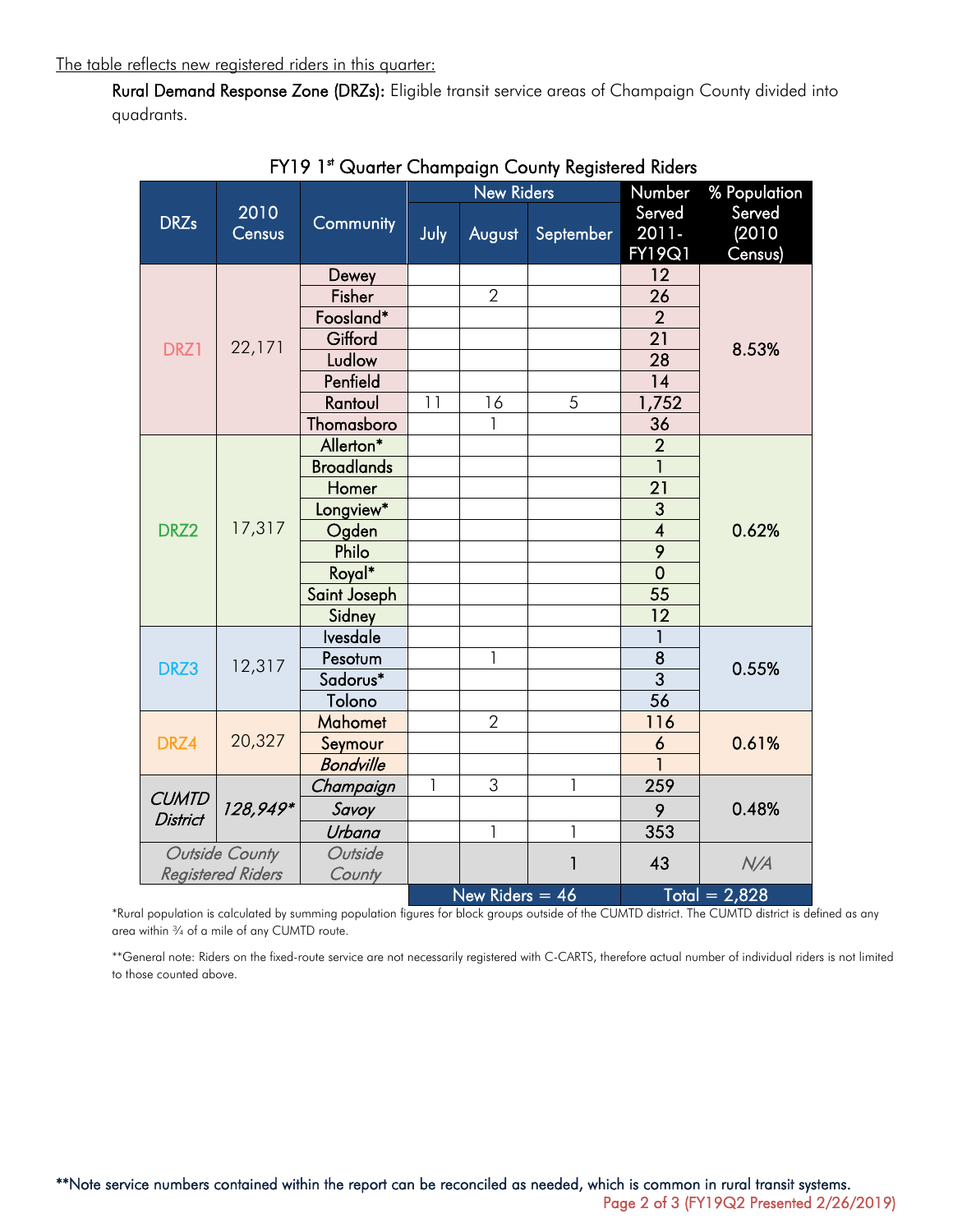# Second Quarter FY19 Fiscal Report

| <b>Month</b> | Project Income / Fares | Service Contract Revenue | <b>Total Revenue</b> |
|--------------|------------------------|--------------------------|----------------------|
| October      | \$6,886                | \$9,167                  | \$16,053             |
| November     | \$8,089.65             | \$9,167                  | \$17,295.79          |
| December     | \$4,070.75             | \$9,167                  | \$13,329.09          |
| Total        | \$19,046.40            | \$27,501                 | \$46,677.88          |

# FY19 2<sup>nd</sup> Quarter Project Revenue

Fare Structure: 5311 trips that begin or end in the rural general public service area are \$5 each way. Riders age 60+ are eligible for a \$2 one-way fare. Personal Care Assistants ride for free, and children age 12 and under ride for \$1 each way. Trips that begin and end in Rantoul are \$2 each way, regardless of passenger's age.

# Grant Funding

# Total FY 2019 Federal Award: \$153,871 Total FY 2019 State Award: \$589,962 Combined Federal and State Grant Awards: \$743,833

| <b>Fiscal Year</b><br>2019 | <b>Total</b><br>Eligible <sup>1</sup><br><b>Expenses</b> | Project,<br>Income | Service<br>Contract<br>Revenue | <b>Total Revenue</b> | Expended<br>Federal | Remaining<br>Federal | Expended<br>State | Remaining<br><b>State</b> | Total<br>Expended<br><b>Grant Funds</b> | <b>Total</b><br>Remaining<br><b>Grant Funds</b> |
|----------------------------|----------------------------------------------------------|--------------------|--------------------------------|----------------------|---------------------|----------------------|-------------------|---------------------------|-----------------------------------------|-------------------------------------------------|
| Quarter 1                  | \$162,302                                                | \$10,321.91        | \$27,501                       | \$37,823             | \$80,850            | \$73,021             | \$71,130          | \$518,562                 | \$124,479                               | \$619,084                                       |
| Quarter 2                  | \$169,685                                                | \$19,046.40        | \$27,501                       | \$46,678             | \$73,020.88         | \$0                  | \$77,618          | \$440,944                 | \$275,117                               | \$468,446                                       |
| Quarter 3                  |                                                          |                    |                                |                      |                     |                      |                   |                           |                                         |                                                 |
| Quarter 4                  |                                                          |                    |                                |                      |                     |                      |                   |                           |                                         |                                                 |

\*Note: Numbers in this table are rounded to the nearest dollar.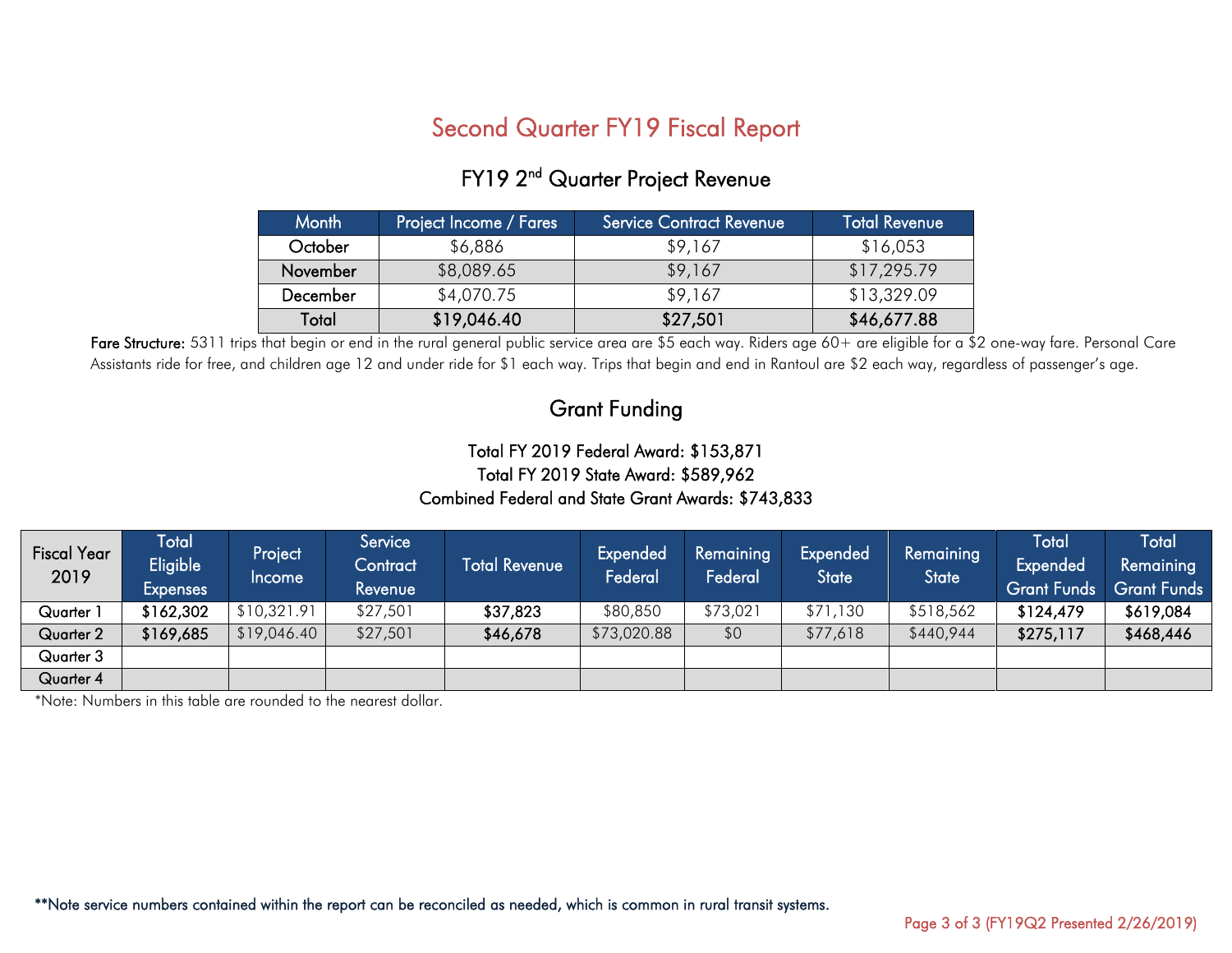# Champaign County Area Rural Transit System (C-CARTS) Marketing Plan

## **Introduction**

This marketing plan is designed to provide a blueprint for marketing public transit services in the rural Champaign County area.

The goals of this marketing plan are:

- Identifying marketing methods and materials that reach all residents, including persons with disabilities, low-income individuals, and seniors
- Utilizing identified marketing streams
- Creating a marketing budget that uses current grant funds
- Increasing ridership and fare revenue

## **Market Research and Analysis**

#### *Situational Analysis*

Champaign County receives state and federal grant funds to operate a rural transit system in the county. The service began in 2011 with CRIS Rural Mass Transit (Danville, Il.) as the operator. Service hours were expanded in 2013 from Monday-Friday 7:00am to 4:00pm to 6:00am to 6:00pm. In 2014, Champaign-Urbana Mass Transit District (MTD) replaced CRIS as the new operator and C-CARTS started. C-CARTS established a service contract with the Village of Rantoul in November 2016 to increase ridership and provide fixed-route and demandresponse services to the area. Fixed-route ridership increased from 382 trips in November 2016 to 1,165 trips in November 2018. Demand response trips increased from 176 to 840 during the same period.

C-CARTS competes with CRIS Rural Mass Transit District for non-emergency medical trips since CRIS accepts Medicaid. Other competitors include various taxi and rideshare companies; however, these companies operate with greater frequency in the Champaign-Urbana urbanized area as opposed to the rural areas in the county. Residents pay much higher prices traveling from the urbanized area into the rural area due to the distance when using taxi and rideshare services. C-CARTS fares are far lower due to the state and federal subsidies.

## *Product/Service Analysis*

C-CARTS provides trips to the general public for any reason. The greatest portion of riders take trips for medical or employment purposes. However, riders also use C-CARTS to grocery shop, socialize, or attend school.

MTD houses the vehicles in their newly renovated maintenance facility in Urbana. MTD staff provides regular maintenance to the vehicles in-house. Larger jobs are contracted to vehicle maintenance businesses such as Jasper Engines & Transmissions.

C-CARTS strengths are:

- Low prices
- Demand-response service
- ADA-accessibility
- Experienced staff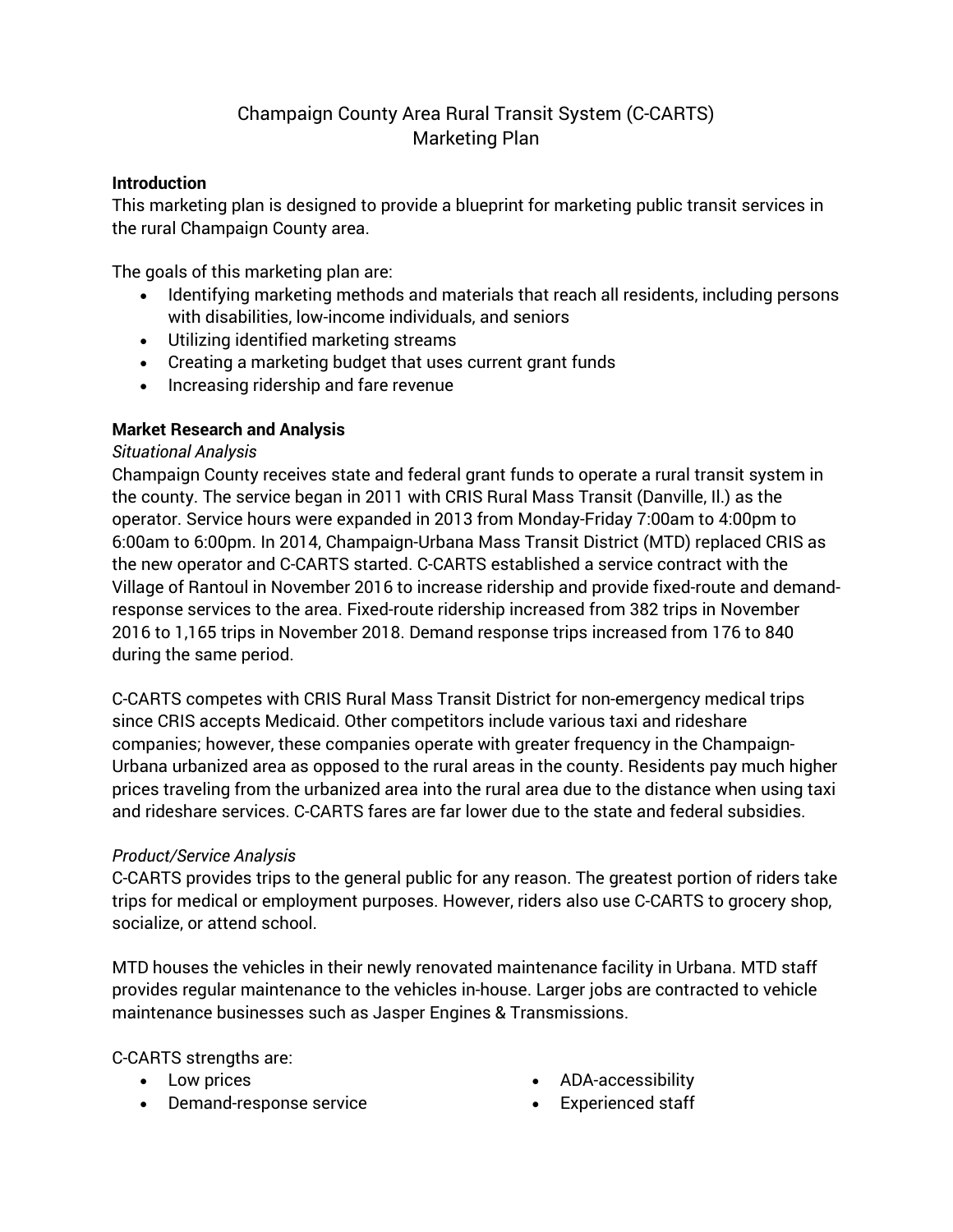C-CARTS weaknesses are:

- Hours of operation
- Assistance to riders with mobility limitations beyond wheelchairs
- Awareness about the service

# *Target Market Identification and Description*

C-CARTS' main target markets include the general public, seniors, individuals with low-income, zero-vehicle households, and persons with disabilities who require ADA-compliant vehicles.

Many industrial complex workers are either low-income individuals or do not own a vehicle or both. Village of Rantoul officials have observed employees walking along the highway to get to work instead of using C-CARTS services. Officials believe that these individuals do not know about C-CARTS services and would start using C-CARTS if they knew more about the system.

Several senior living facilities have requested service contracts or specific trip dates for their residents. Transportation is costly for businesses to provide, so senior living companies prefer to use readily available services such as C-CARTS instead. Seniors cited as a problem the inability to make a trip without C-CARTS' services in rider surveys.

Low-income individuals can afford to use C-CARTS since fares range from \$1 in-town trips to \$5 for trips to the Champaign-Urbana urbanized area. Comparable services with private companies cost much higher, especially when rural residents want to travel into the urbanized area and vice versa.

## **Marketing and Financial Objectives**

C-CARTS marketing objectives are as follows:

- 1. To increase overall ridership by 10% from January 2019 to December 2019
- 2. To increase fixed-route ridership by 5% from January 2019 to December 2019
- 3. To attend three public events a year to increase awareness about availability of public transportation service in Champaign County

C-CARTS financial objectives are as follows:

- 1. To maintain services under current grant funds
- 2. To increase amount of rider fares collected
- 3. To increase number of service contracts with other agencies

## **Marketing Strategies**

# *Market Penetration and Development*

To increase ridership, C-CARTS staff will focus on our target consumers. First, we will work to attract seniors. We can achieve this goal by placing informational brochures and flyers at senior living facilities in rural Champaign County.

We will also place brochures and flyers at social service agencies to attract persons with lowincomes. Placing yard signs around Rantoul will be another way to reach individuals with low-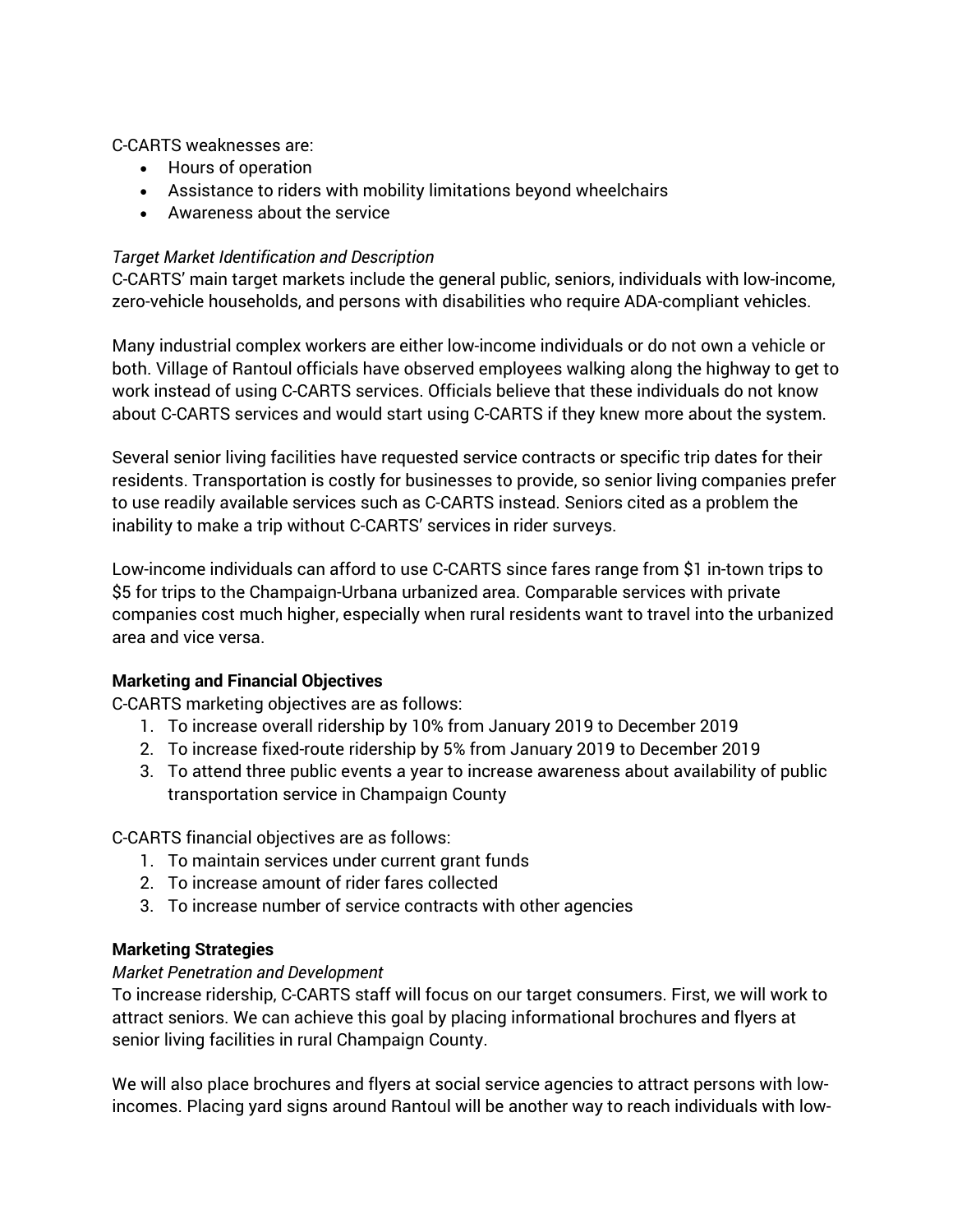income, since people with no or little disposable income are less likely to have access to the internet, phone or cable.

Finally, we will place brochures and flyers at human service agencies to reach individuals with disabilities who would be able to utilize the service. Personal assistants are allowed to ride CCARTS buses free of charge, which would be appealing to human service agencies whose clients may require assistance riding the bus.

Flyers and brochures will be placed at high traffic locations such as post offices, churches, restaurants, and community buildings in an effort to reach the general public. CCARTS staff will attend three community events annually to reach more residents and make them aware of C-CARTS services. Residents will be guided towards digital materials or physical, paper copies, depending on how the person prefers to receive information. Emphasis will be placed on the fact that anyone can use the transit system.

## *Product Development*

CCARTS staff uses rider surveys and other feedback to update services and policies. These surveys will continue to be conducted biannually and/or annually.

# **Advertising, Promotion, and Publicity**

# *Advertising*

To inform residents about services, the following sources will be used in the next year:

- 1. Facebook announcements
- 2. Yardsigns
- 3. Radio ads
- 4. Newspaper ads
- 5. Brochures/flyers

# *Publicity*

Local newspapers and radio/tv hosts will be notified when CCARTS changes the service. For example, CCARTS informed local news sources when the fixed-routes in Rantoul changed in November 2018. The Village of Rantoul's Facebook will be used since most trips occur in the Eagle Express fixed-route and demand-response service. CCARTS does not have social media.

# **Marketing Budget**

The following budget will be used as a guideline for marketing expenditures over the next twelve months.

A portion of Champaign County's state and federal transportation grant budget is set aside for marketing. This marketing plan covers January 2019 to December 2019, but the overall marketing budget may change halfway through the year since the grant fiscal year ends in July.